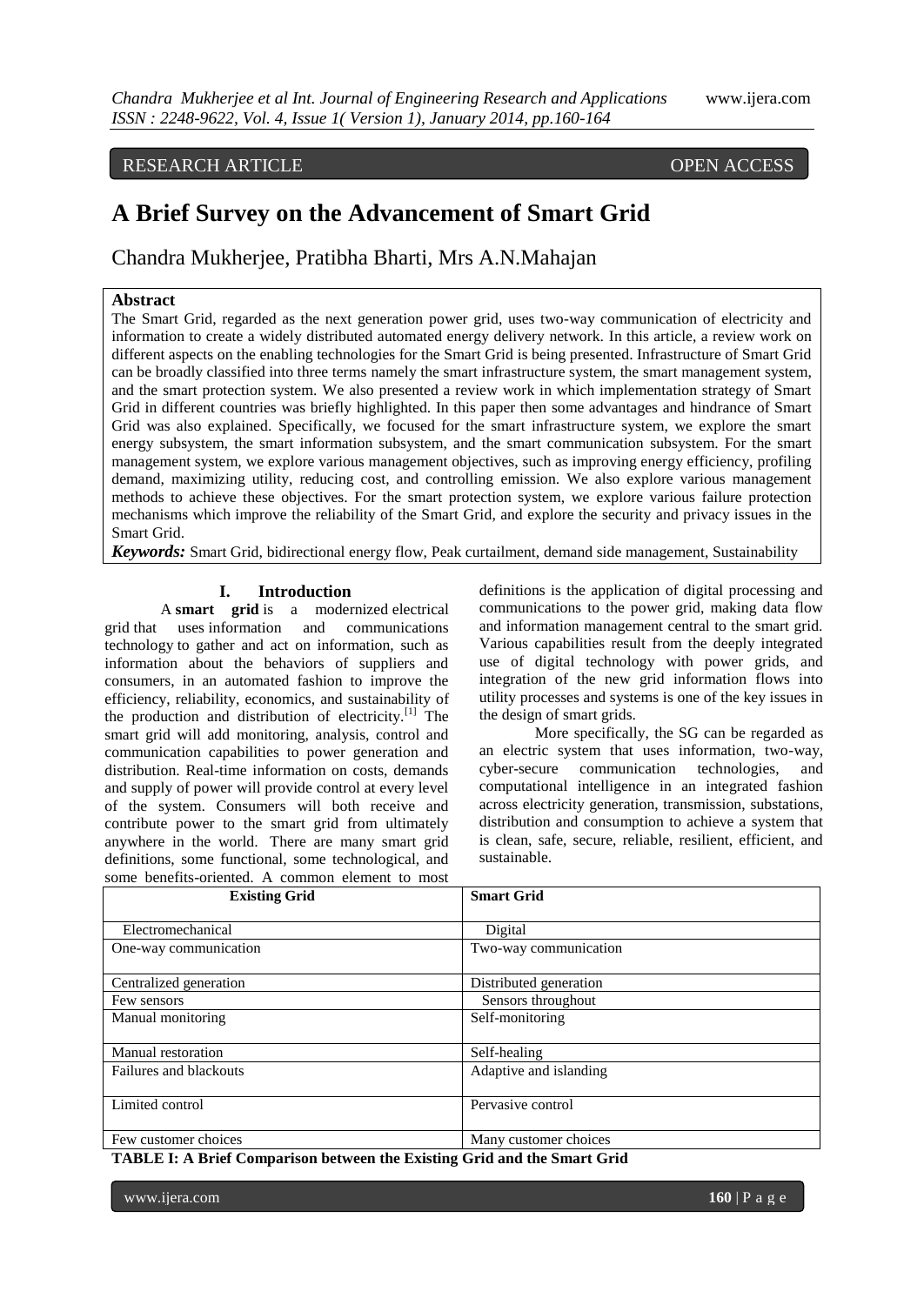#### **II. Components of Smart Grid**

**2.1 Smart infrastructure system:** The smart infrastructure system is the energy, information, and communication infrastructure underlying of the SG that supports

a) Advanced electricity generation, delivery, and consumption

b) advanced information metering, monitoring, and management.

c) Advanced communication technologies.

**2.2 Smart management system:** The smart management system is the subsystem in SG that provides advanced management and control services.

**2.3 Smart protection system:** The smart protection system is the subsystem in SG that provides advanced grid reliability analysis, failure

protection, and security and privacy protection services.



**Survey of implementation of Smart Grid**

|                  | Survey or imprementation or Smart Griu |              |    |                        |                                                |
|------------------|----------------------------------------|--------------|----|------------------------|------------------------------------------------|
| City             | Authority                              | Year         | of | Implementation         | Results                                        |
| /Country         |                                        | <b>Start</b> |    | Strategy               |                                                |
| <b>U.S.A New</b> | <b>NYSERDA</b>                         | 2001         |    | Peak load reduction    | PLRP total MNV evaluation Adjusted demand      |
| York             |                                        |              |    | program(PLRP)          | reduction in $2001 - 2003$ was 355 MW          |
| U.S.A            | Electric<br>Power                      | 2007         |    | 15 MW peak load        | 22.8 MW reduction; goal exceeded by 52 %.      |
| Califonia        | research<br>institute                  |              |    | reduction through auto |                                                |
|                  | and PG & E                             |              |    | DR.                    |                                                |
| Canada           | Ontario<br>Energy                      | 2006         |    | Consumer<br>the        | There was clear evidence of load shifting on   |
| Hydro            | board                                  |              |    | regulated price plan   | individual peak days for CPP and CPR price     |
| Otawa            |                                        |              |    | <b>RPP</b>             | group. The statistical significance shows less |
| Territorry       |                                        |              |    |                        | evidence in the case of TOU price groups.      |
| U.S.A            | <b>Austin Energy</b>                   |              |    | Direct<br>Load         | The power partner program contributes an       |
| Texas            |                                        |              |    | Control(D.L.C)         | average of 45 MW of Peak capacity.             |
|                  |                                        |              |    |                        |                                                |
| North East       | <b>PJM</b>                             |              |    | Economic<br>load       | At the end of 2007,4898 sites (2944 MW) were   |
| of U.S.A         |                                        |              |    | response               | registered in the RTP and 705 sites (2144 MW)  |
|                  |                                        |              |    | program(RTP)           | were in emergency<br>load<br>response          |
|                  |                                        |              |    |                        | program.PJM estimates a price reduction of     |
|                  |                                        |              |    |                        | about USD 650 million                          |
|                  |                                        |              |    |                        |                                                |
|                  |                                        |              |    |                        |                                                |
|                  |                                        |              |    |                        |                                                |
|                  |                                        |              |    |                        |                                                |
|                  |                                        |              |    |                        |                                                |
|                  |                                        |              |    |                        |                                                |
|                  |                                        |              |    |                        |                                                |
| Singapore        | National Electricity                   | 2006         |    | Demand side beeding    | Pilot Project Studding the effects of DR       |
|                  | of<br>market                           |              |    | by licenced provider,  | programs                                       |
|                  | Singapore 2003                         |              |    | incentive and penalty  |                                                |
|                  |                                        |              |    | based structures of DR |                                                |
|                  |                                        |              |    | programs               |                                                |
| Norway           |                                        | 2004         |    | Peak                   | 0.6KWh/h saving per consumer                   |
|                  |                                        |              |    | Clipping, Determine    |                                                |
|                  |                                        |              |    | External<br>condition  |                                                |
|                  |                                        |              |    | Test and<br>evaluate   |                                                |
|                  |                                        |              |    | different<br>dear      |                                                |
|                  |                                        |              |    | incentive Two Time of  |                                                |
|                  |                                        |              |    |                        |                                                |

www.ijera.com **161** | P a g e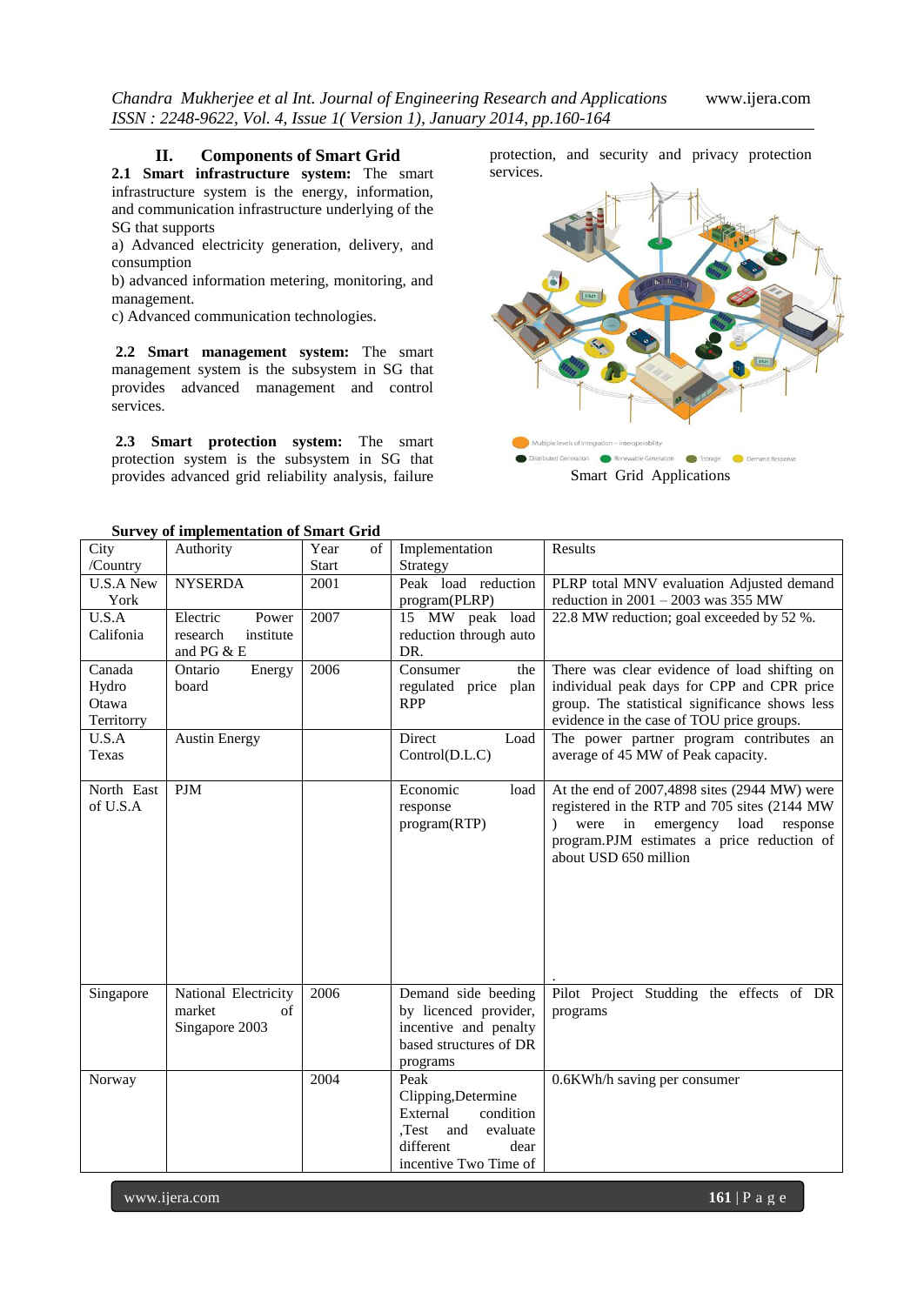*Chandra Mukherjee et al Int. Journal of Engineering Research and Applications* www.ijera.com *ISSN : 2248-9622, Vol. 4, Issue 1( Version 1), January 2014, pp.160-164*

|               |                                                                   |                                                          | Day(TOD) terrif.                                                                                                                                                                    |                                                                                                      |
|---------------|-------------------------------------------------------------------|----------------------------------------------------------|-------------------------------------------------------------------------------------------------------------------------------------------------------------------------------------|------------------------------------------------------------------------------------------------------|
| Sweden        | Svenska Kraftnat                                                  | 2003-2008                                                | Pilot project involving<br>6 industries 3 of them<br>reduced their demand<br>by 1 MW.                                                                                               | 13.6% of reduction VS.Non DSM apartments,<br>34% achieved VS. lower energy efficiency<br>apartments. |
| Finland       | National electricity<br>transmission<br>grid<br>operator(Fingrid) | No<br>exact<br>date<br>but<br>enforced for<br>long time. | Interruptable<br>Programs.<br>Different<br>types of Time of Use<br>(TOU) Rates.                                                                                                     | 15%, 2000MW peak load reduction                                                                      |
| France        | Electricite'<br>de<br>France's<br>Tempo<br>terrif                 |                                                          | Days are distinguished<br>according to price<br>using a colour system<br>with<br>together<br>an<br>indication whether the<br>hour is currently one<br>of 8 off-peak hours or<br>not | 15 % on white days ,45% on red days and 10%<br>on electricity bills of Customers.                    |
| U.K           | National<br>grid<br>Flexitricity a 2008<br><b>U.K Company</b>     | 2007                                                     | Short Term Operating<br>Reserve (STOR) is a<br>service<br>for<br>the<br>provision of additional<br>active<br>power<br>and<br>demand reduction.                                      |                                                                                                      |
| Italy         | Energy<br>regulator, Italian<br>TSO (Tema)                        | Around<br>2007                                           | Interruptible<br>Programmed<br>Load.<br>Shielding<br>Programmed                                                                                                                     | 90% smart metering penetration.                                                                      |
| Spain         | Spain TSO                                                         | 1988                                                     | Price led Programmed<br>has been in place for<br>some time , with time<br>,Terrif<br>οf<br>use<br>providing<br>economic<br>signals                                                  | NA                                                                                                   |
| <b>Brazil</b> | <b>CASAN</b>                                                      | <b>NA</b>                                                | Installation of control<br>system and automatic<br>load shielding units<br>with seasonal pricing<br>in peak time.                                                                   | NA                                                                                                   |
| Chile         | Ministry of Energy                                                | Past Decade                                              | metering system that<br>allowing in principle.                                                                                                                                      | Development of net- Not much effective due to less attractive cost<br>structure                      |
| Denmark       | Pilot Project                                                     | 2004                                                     | Automated<br>Peak<br>Reduction<br>$+$ pricing<br>Signal+Awareness.                                                                                                                  | 82.5% reduction during interruption                                                                  |
| Australia     | CRA International<br>Melbourne                                    | 2007                                                     | Voluntary<br>Participation                                                                                                                                                          | 61 agreement;81 MW of load reduction                                                                 |
| China         | <b>NDRC</b>                                                       | 2010,2011                                                | Utility<br>China<br>companies to achieve<br>annual dual targets of<br>saving<br>energy<br>and<br>load reduction of 0.3<br>% respectively.                                           | Progress                                                                                             |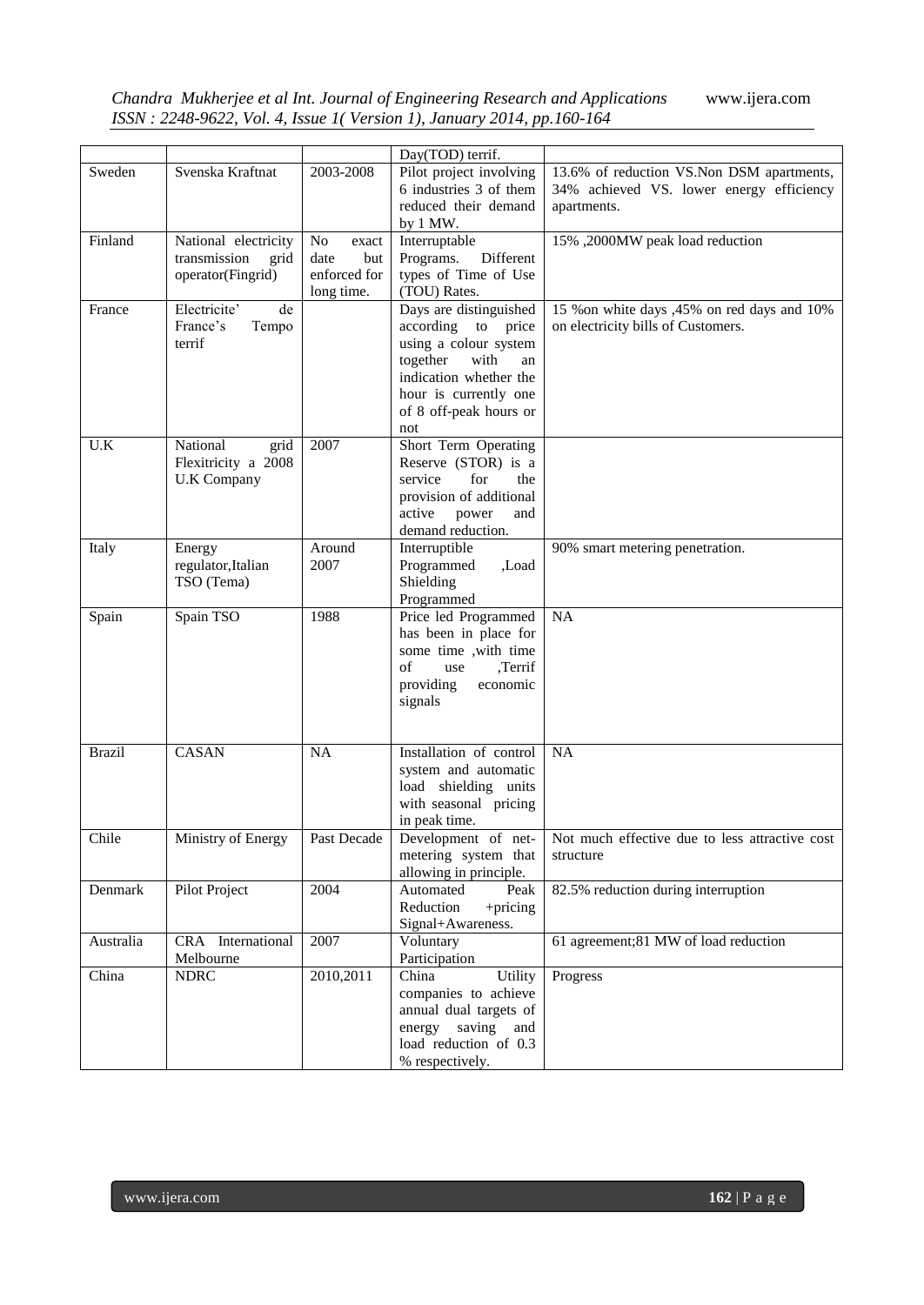#### **III. Features of Smart grid Reliability** -

The smart grid will make use of technologies that improve **[fault detection](http://en.wikipedia.org/wiki/Power_quality#Introduction)** and allow **[self-healing](http://en.wikipedia.org/wiki/Power_quality#Smart_grids_and_power_quality)** of the network without the intervention of technicians. This will ensure more reliable supply of electricity, and reduced vulnerability to natural disasters or attack.

**Flexibility in network topology**-Next-generation transmission and distribution infrastructure will be better able to handle possible **bidirection energy flows**, allowing for **[distributed generation](http://en.wikipedia.org/wiki/Distributed_generation)** such as from photovoltaic panels on building roofs, but also the use of fuel cells, charging to/from the batteries of electric cars, wind turbines, pumped hydroelectric power, and other sources.

Classic grids were designed for one-way flow of electricity, but if a local sub-network generates more power than it is consuming, the reverse flow can raise safety and reliability issues. A smart grid aims to manage these situations.

**Efficiency**-Numerous contributions to overall improvement of the efficiency of energy infrastructure is anticipated from the deployment of smart grid technology, in particular including **demand-side management**, for example turning off air conditioners during short-term spikes in electricity price. The overall effect is less redundancy in transmission and distribution lines, and greater utilization of generators, leading to lower power prices.

**Load adjustment-**The total load connected to the power grid can vary significantly over time. Although the total load is the sum of many individual choices of the clients, the overall load is not a stable, slow varying, cement of the load if a popular television program starts and millions of televisions will draw current instantly

**Peak curtailment/leveling and time of use pricing-**To reduce demand during the high cost peak usage periods, communications and metering technologies inform smart devices in the home and business when energy demand is high and track how much electricity is used and when it is used. It also gives utility companies the ability to reduce consumption by communicating to devices directly in order to prevent system overloads. Examples would be a utility reducing the usage of a group of electric vehicle charging stations or shifting temperature set points of air conditioners in a city.<sup>[\[12\]](http://en.wikipedia.org/wiki/Smart_grid#cite_note-TCL1-12)</sup> To motivate them to cut back use and perform what is called peak curtailment or peak leveling

**Sustainability-**The improved flexibility of the smart grid permits greater penetration of highly variable renewable energy sources such as [solar](http://en.wikipedia.org/wiki/Solar_power)  [power](http://en.wikipedia.org/wiki/Solar_power) and [wind power,](http://en.wikipedia.org/wiki/Wind_power) even without the addition of [energy storage.](http://en.wikipedia.org/wiki/Energy_storage)

**Market-enabling-**The smart grid allows for systematic communication between suppliers (their energy price) and consumers (their willingness-topay), and permits both the suppliers and the consumers to be more flexible and sophisticated in their operational strategies. At the domestic level, appliances with a degree of energy storage or [thermal](http://en.wikipedia.org/wiki/Thermal_mass)  [mass](http://en.wikipedia.org/wiki/Thermal_mass) (such as refrigerators, heat banks, and heat pumps) will be well placed to 'play' the market and seek to minimize energy cost by adapting demand to the lower-cost energy support periods. This is an extension of the dual-tariff energy pricing mentioned above.



# **IV. Some challenges of Smart grid-4.1 Short term issues-**

**Voltage management-** Voltage management-Heavy reactive power draw by RE generators pose spurious voltage management issues. In case when the variations are large grid stability limits may also be infringed. This affects the reliability and stability of the power system.

Real Power Imbalance-Uncertainty in demand always poses a challenges .System operators often rely on spinning reserves or other sources of power supply services to come into operation instantaneously when needed.

**Commercial implediants to real power balancing-**When wind generation increases: Host utility in which the wind generator is located has no incentive to allow the wind generator to generate if the UI